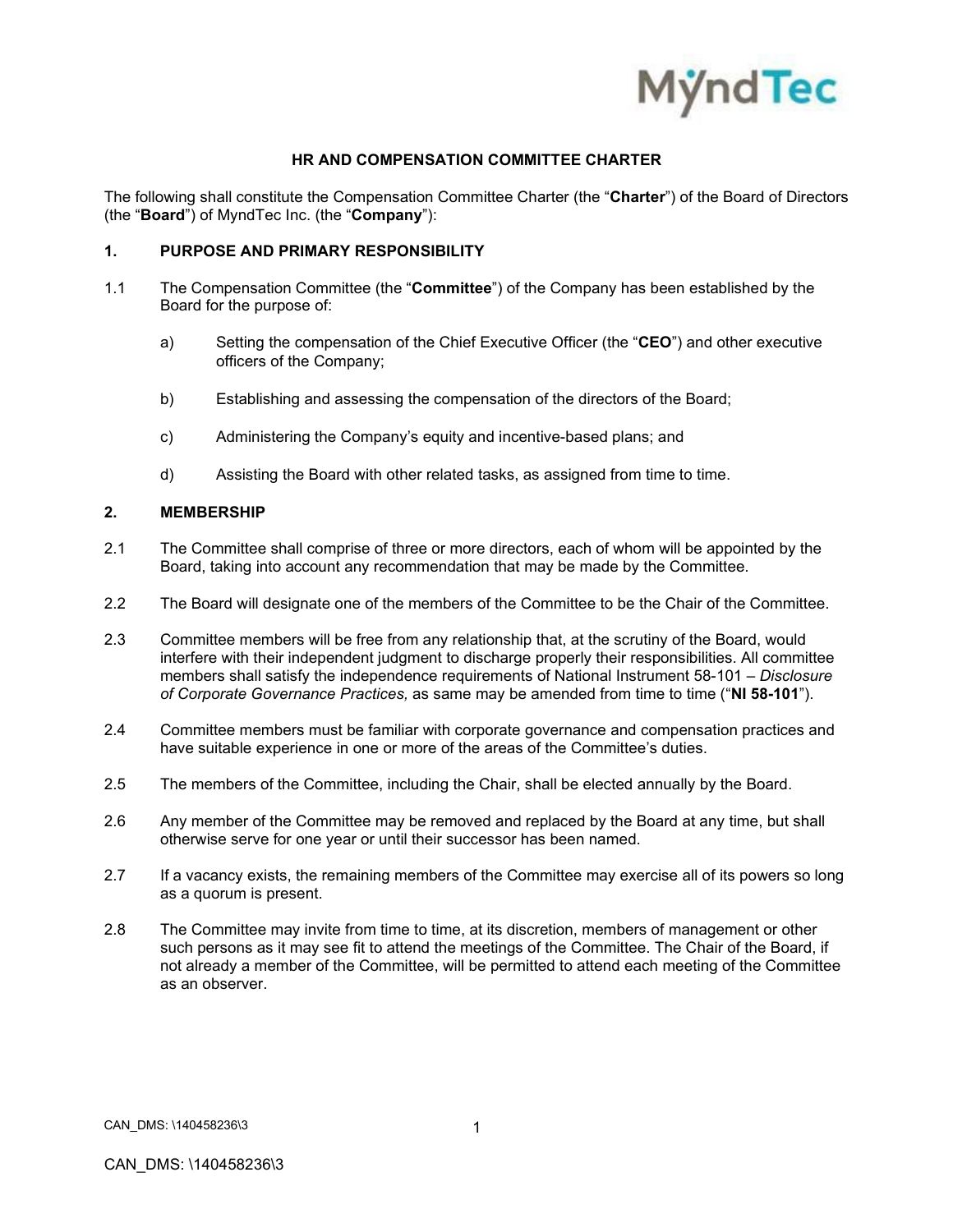

### **3. DUTIES AND RESPONSIBILITIES**

- 3.1 The Committee shall have the following duties and responsibilities, in addition to any other duties that may be assigned by the Board from time to time:
	- a) Review and approve corporate goals and objectives relevant to the CEO's compensation, review and assess the CEO's performance relative to those goals and objectives, and set the CEO's compensation on an annual basis;
	- b) In consultation with the CEO, review and make recommendations annually to the Board for consideration and approval with respect to non-CEO senior executive officer compensation;
	- c) Review and assess the adequacy and form of compensation paid to non-management members of the Board and recommend to the Board any changes, where appropriate;
	- d) Review and make recommendations to the Board with respect to executive incentive compensation plans and equity-based plans in which executive officers and members of the Board are eligible to participate.

# **4. OPERATIONS**

- 4.1 In connection with the discharge of its duties and responsibilities, the Committee shall observe the following procedures:
	- (a) **Meetings.** The Committee shall meet at least once every fiscal year, and more often if circumstances dictate, to discharge properly its duties and responsibilities.
	- (b) **Agenda**. The Chair will establish the agenda for the meeting in consultation with the other members of the Committee and the Chair of the Board.
	- (c) **Quorum.** A quorum at any meeting of the Committee shall be a majority of the number of members of the Committee. The powers of the Committee shall be exercisable at a meeting at which quorum is present or by resolution in writing signed by all members of the Committee.
	- (d) **Secretary.** The Corporate Secretary or such other person as may be designated by the Chair of the Committee, or any person appointed by the Chair of the Committee, shall act as secretary of meetings of the Committee.
	- (e) **Minutes.** The secretary of the Committee will keep regular minutes of Committee meetings and will circulate them to all Committee members and to the Chair of the Board (and to any other director upon request) on a timely basis.
	- (f) **Calling of Meetings.** Meetings of the Committee shall be held from time to time and at such place as any member of the Committee shall determine upon reasonable notice to each of its members. The Chair, or a majority of the members of the Committee, may call